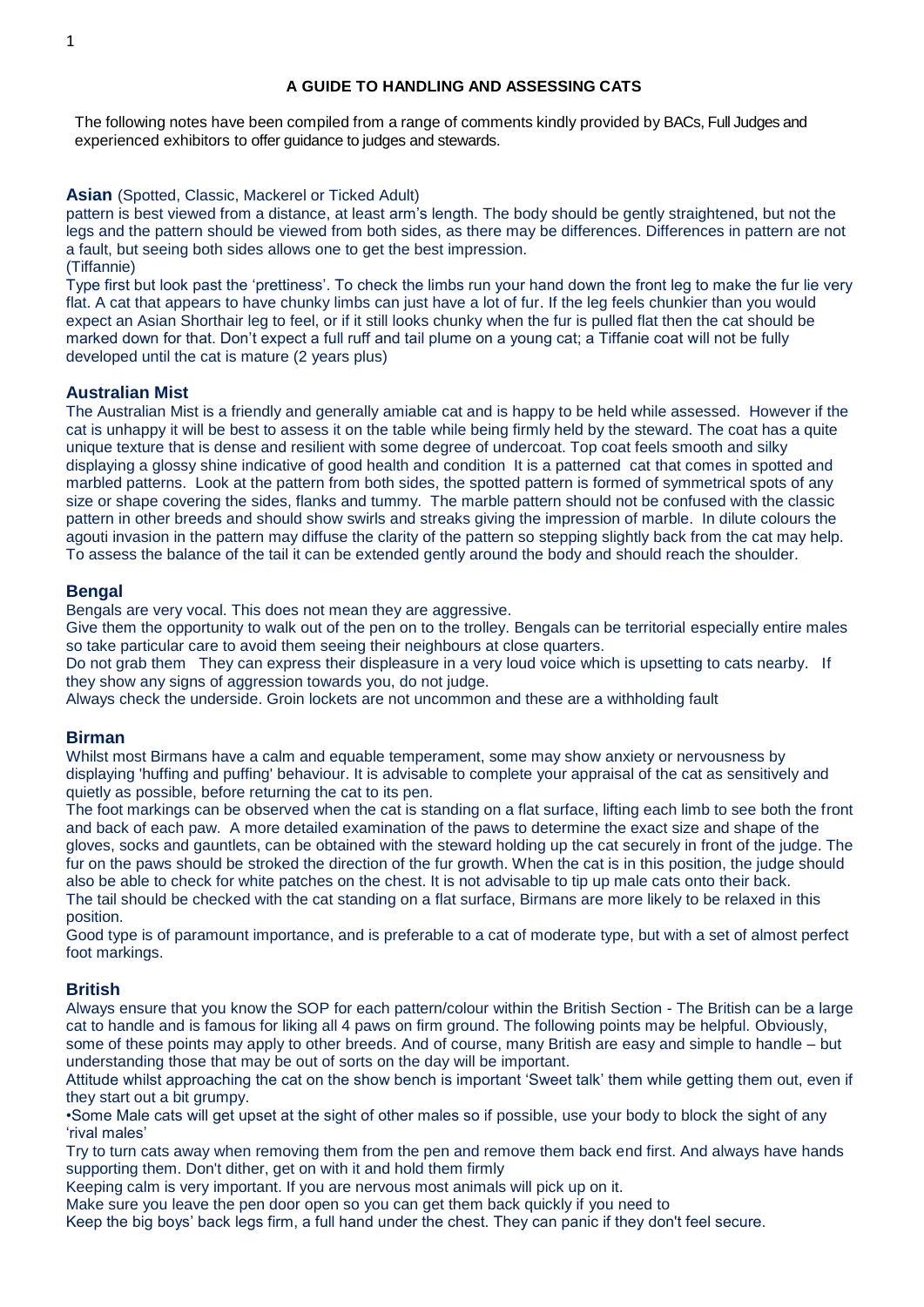The British like all their feet on the floor so get them on the table so they can regain their composure as soon as you can. Some like to 'talk' to you but just talk back in a reassuring tone to them while getting on with getting them out.

Stewards should present the cat to the judge sideways first – when a cat tries to impress another cat, they will walk sideways to show their strength – this will help with confidence. When presenting to the judge do not shove them right forward – this may create an offensive situation for the cat

Handle them as little as possible - stand them 4 legs on the trolley facing the open door of the pen so they can see their "home" Be quiet and calm.

When looking at pattern stroke the coat flat so the pattern can be seen. If you need to check tummy, the steward should leave the back feet on the table and quickly lift front legs to show the judge the tummy, avoid lifting them to lay on their back.

Firm but sympathetic handling, plenty of respect and don't take liberties. Listen carefully to messages from the cat watch out for ears back, narrowing eyes and /or threatening sounds.

Definitely NOT to be stretched or in any other way handled like Siamese/Orientals etc. The British need to be stable is important to them and they like to be able to feel something solid under their feet, not be hoisted up in the air

If necessary, after checking on bite etc. they can go back as you can easily assess soundness of coat etc. in the pen.

We advise against a last stroke when putting back into the pen unless the cat is obviously very friendly – many a British will take a swipe - after judging!

## **Burmese**

Burmese should not be 'stretched' like an Oriental or Siamese. When the tail is brought gently round the side of the body the tip should reach the shoulder.

# **Cornish Rex**

Do not spit on your hands and then wipe the excess down a Rex coat! A Rex coat can be assessed by feel with the eyes closed.

## **Devon Rex**

Do not spit on your hands and then wipe the excess down a Rex coat! A Rex coat can be assessed by feel with the eyes closed. Type always first as it's the 'naughty' look that makes a Devon! The ears, which should be large and low set, help achieve the typical Devon look. A stop can be viewed in profile and easily felt by lightly running your fingers along the bridge of the nose.

## **Egyptian Mau**

The Egyptian Mau has no breed-specific needs in terms of handling, although they can be wriggly! To assess the pattern effectively, you will need to encourage them to stand on the trolley, although some may respond to being held up briefly (not stretched by being pulled out!). The pattern should be distinct from the ground colour with spots that can be large or small, round, oblong, or of irregular shape. Spotting pattern on each side of the body need not match it is the clarity that is more important. It may help to step back from the cat to assess pattern if it isn't clear and while the cats body can be gently extended to assess pattern Maus can be intimidated by vocal neighbours at shows, so please make sure they face away from their neighbours when out of their pen.

When stroking the coat, a Smoke should feel silky, whilst silvers and bronzes should have resilient texture; a soft texture like a Bengal's, is incorrect."

Mau's may be chatty but are generally good natured.

## **Exotic**

An Exotic will be happy and feel secure to lie over your arm with legs falling either side. Exotic eyes should dominate the face they should not need encouragement to open them Allowance should be made for seasonal changes in coat texture and pattern

## **Korat and Thai**

The breed is vocal but this does not mean aggression. If you meet an exhibit expressing strong opinions then talk back confidently and be positive in your approach. Experienced judges expect Korats and Thais to have something to say, indeed there are sometimes comments on lack of 'attitude' when they don't! However, what has to be realised is that Korats believe they should be the only cats at the show. Meeting new people is OK, but other felines are lesser beings. Therefore it's sensible when handling Korats and Thais to keep their attention focussed on the judge and steward and away from other exhibits.

Once lifted the best spot for our breeds is on the table. They like the security of four feet touching base and it's far easier to provide that on the firm surface. Some like to climb and will aim for the shoulder, but beware of a rapid take off from such a position. Korats and Thais are lithe, muscular athletes so maintain firm contact throughout the judging process.

There is emphasis in the SOP on coat colour because the silver sheen is a key feature of its historic description. It's essential to catch the light to visualise this, so the cat may need to be lifted as the judge takes a step back. to view. Overall silvering, being free from shading (uneven colour), or tabby markings, is what is important for both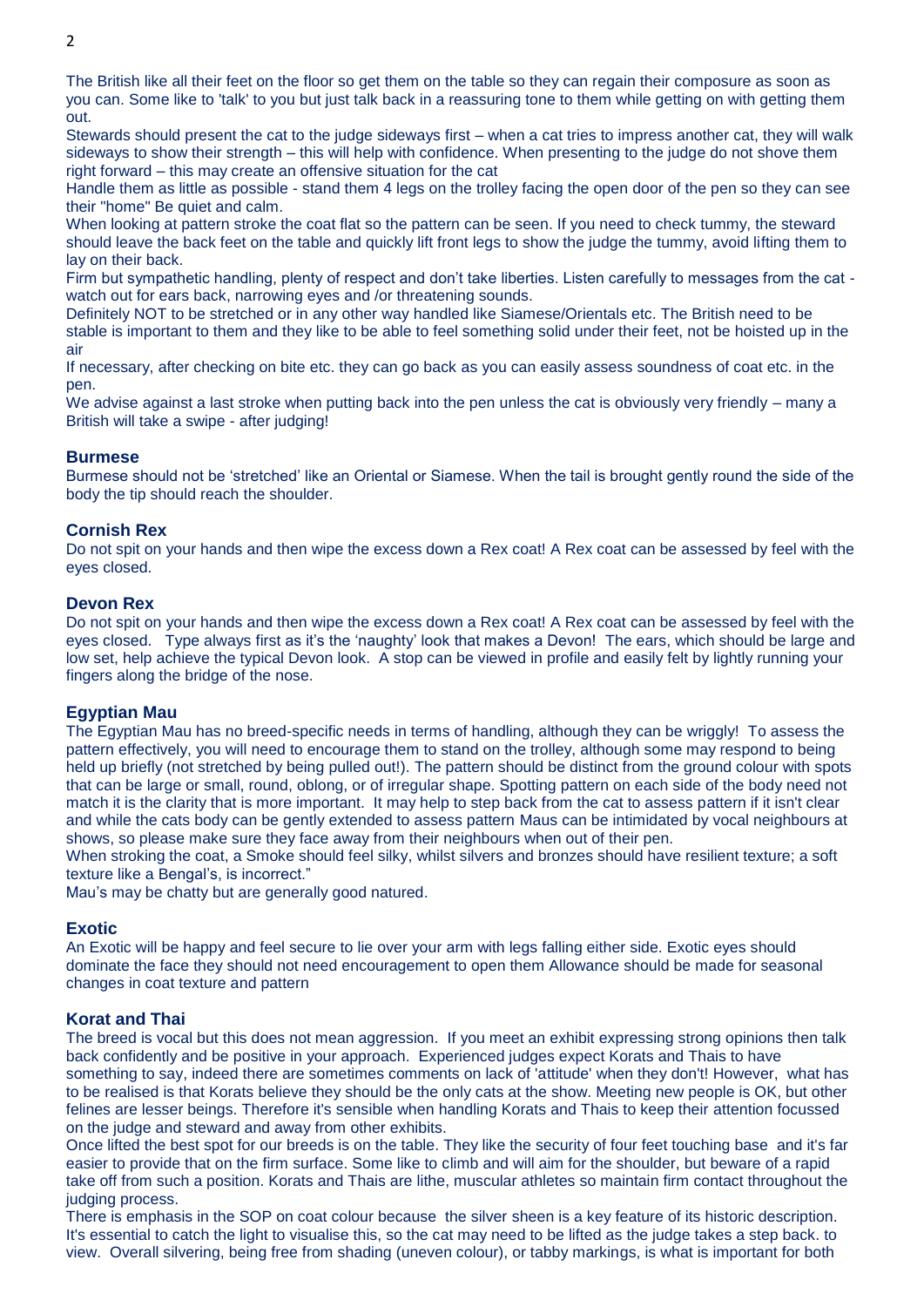the Korat and Thai Lilac. Thai Blue Points show silvering too, particularly on the points, and their coats may be shaded to tone with the points, so a sheen may also be evident. Soundness to the roots is irrelevant for all, so stroke fur down to provide the smoothness and gloss, rather than fluff up or part the hairs. Plus such petting is appreciated and makes the experience enjoyable.

Please remember tails are sensitive, no squeezing or tweaking or bending round. It's important that it gives overall balance rather than is measured against the body. When done return gently to the pen with no sudden surprises.

# **LaPerm**

The coat can be pushed both backwards and forwards to assess density and texture and blown into, but if a judge blows on a LaPerm coat it should be a gentle breath and not towards the cats face so as not to startle the cat.

## **Maine Coon**

To get out of the pen get a good grip, one hand under front legs on chest and under rear legs, lift and bring out backwards. They can be heavy cats and do not appreciate being folded in two to be brought out. These are large cats and should be assessed on the trolley, not in mid-air.

Do not pull the brow back to see the profile, gently feel for it. Likewise, it is best to feel for the muzzle squareness and breadth.

Yes, chins need depth but also need width to balance to match the muzzle. Type should take priority over pattern and colour.

Do not bend the tail over the cat to assess length. Run hand down spine from shoulders continuing along the tail to check it balances with the body.

# **Norwegian Forest**

The NFC is a large and elegant cat who should be firmly and confidently handled, they do not appreciate being bundled up and most do not wish to be cuddled or held upside down. To get out of the pen get a good grip one hand under front legs supporting their chest and the other under rear legs, lift and bring out backwards.

The breed is best presented to the Judge held out, to demonstrate the elegance and length of body. To do this get a good grip with one hand under the front legs, with the heel of the hand resting under the chest and the other hand under the pelvis to enable you to present the length of body and tail. With the larger exhibit's placement on the table for further examination is a good idea! Not all cats will "stand" on the table and they should be allowed to rest on the table in the way that is comfortable for them.

NFC's are very curious cats and to get their attention and see the true alert expression and ear set the use of a twizzle stick can be very useful.

The most important criteria of the breed are type; coat quality & conformation, there are no points for colour or pattern.

## **Ocicat & Aztec**

Many Ocicats and Aztecs do not like hearing a tannoy and can often be wary of strangers, so chat them up a bit first by talking to them in a calm manner before making physical contact. Getting them out of the pen rear first is a must whilst keeping them well supported front and rear.

Aztecs/Ocicats, especially males, are powerful but gentle cats who like high places. They can move with a graceful fluidness, which is surprisingly fast. If he or she starts looking round at pen tops or shoulders, move around the cat to distract them.

Please remember, these cats are heavier than they look and like most breeds, a full male may see another full male as a rival.

The Ocicats/Aztecs will settle better if stroked and talked to and respond best to firm and confident handling. They can be expert wrigglers, very heavy to hold and (whether showing signs of nerves or not) it is best to support the cat around the chest and across the rump with their feet remaining on the trolley. Their flight instinct is strong (more so if nervous) so it is beneficial to access them on the trolley and avoid holding them up or stretching them out.

Always judge type before spots or pattern. When assessing the pattern and especially for dilute colours, they are better judged at a distance when held out. Tummy spots and coat pattern can be assessed by gently lifting the cat up at the front while leaving the back legs on the trolley, but not at the expense of possibly losing or distressing the cat. The pattern on both sides of the cat should be assessed to allow comment on how well both sides of the cat match. . The tail should never be bent round to the shoulders, just a hand swept along the full body and tail should be adequate to assess the tail length for balance.

Keeping the pen open with the cat mainly pointing towards the pen (rather than its neighbours!) will allow the cat to feel more secure during judging.

Please leave checking their mouth and bite until just before returning them to their pen

# **Oriental**

Do not overstretch to assess length. They are not elastic bands! It is unnecessary and extremely uncomfortable and can also make sternums 'pop out' if care is not taken. The breed is naturally long bodied, and the body needs to be firmly supported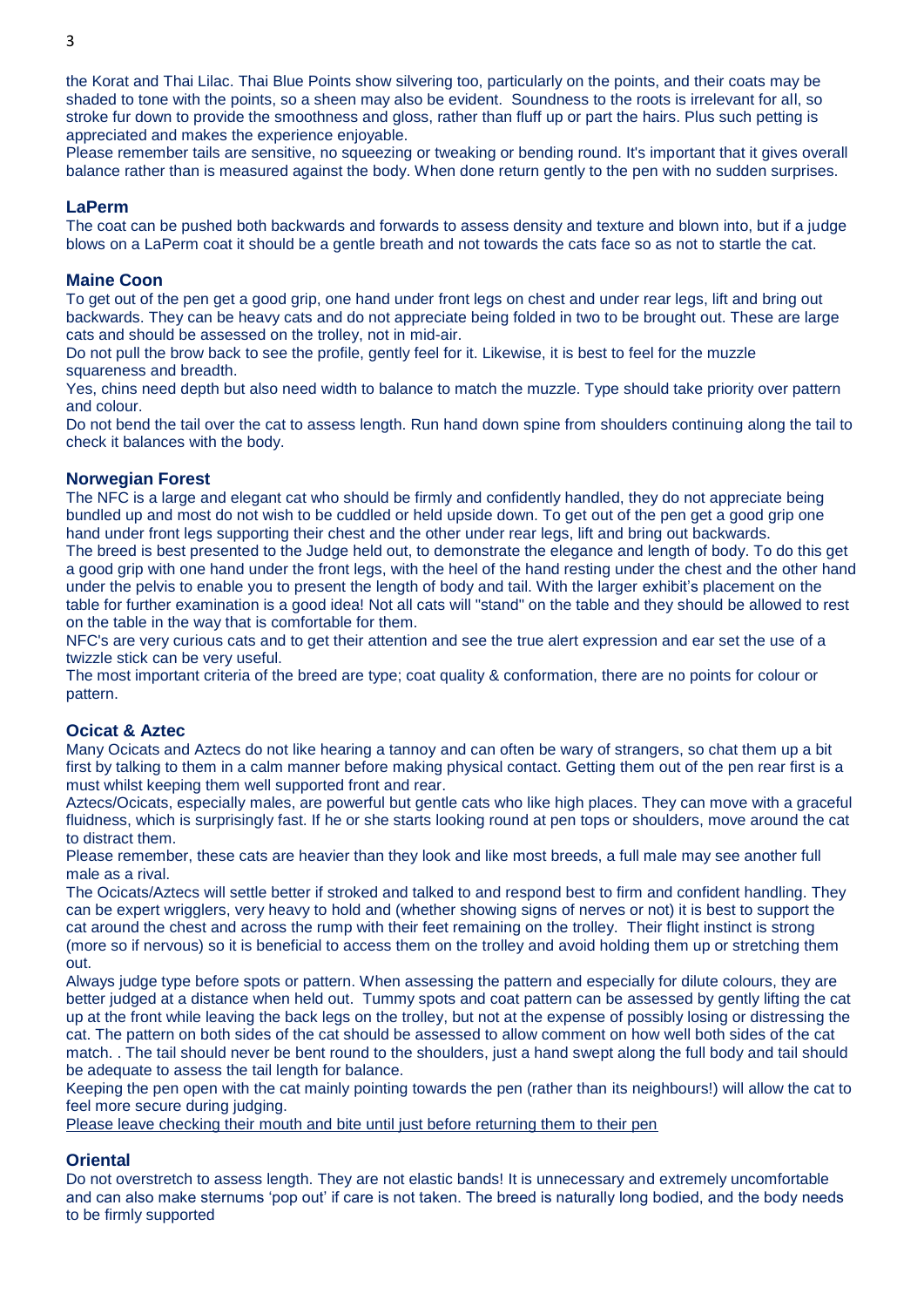# **Persian**

To display the cat for the judge and also the public, the cat can be slightly tipped forward and shaken very gently to allow the coat hair to fluff out and then held up to be viewed.

One can say coats are seasonal but some cats' seasons are upside down so don't mark down an excellent type Persian with less coat in the winter just because there might be a mediocre cat with a huge coat.

The forehead should be smoothly rounded like a peach, not just break then slants back, even if smooth. It is easily felt through the fur to establish bone structure.

#### Always type over coat.

Remove the cat from the pen preferably with the cat facing towards the back of the pen by placing one hand under the chest and using the fingers to hold the forelimbs and then supporting the rump as the cat is slid out . If the cat is not in the right position for removal, the blanket could be turned round with the cat on top, if possible.

Depending on the judge's preference, hold the cat up or put it down on the trolley.

If holding up, let the judge see the front view and side view held at the judge's eye level. Cats should not be cuddled or held close to the body. No stroking of fur forwards or backwards and the less the coat is handled the better.

When the cat is put on the trolley, it is to be gently held. Bites and tails to be assessed with the four paws on the trolley.

Handling for Best in Show

1. Best way to remove the cat from the cat box is for one steward to hold the cat and the other to remove the cat carrier backwards away from both.

2. To hold the cat for display at best in show the cat is to be rested across one forearm for support having the cat's legs straddled across the arm and holding the paws with the fingers and the other arm to support the cat's hind quarters.

## **Ragamuffin**

To get out of the pen get a good grip, one hand under front legs on chest and under rear legs, lift and bring out backwards. Neutered males are often heavy cats and do not appreciate being folded in two to be brought out. These are large cats and should always be assessed on the trolley, not in mid-air, especially when examining their mouth and bite.

Type should always take priority over pattern and colour.

Their coats are not overly long and flowing but should be dense and plush with allowance taken for entire cats, kittens and will vary with the seasons.

Do not bend the tail over the cat to assess length. Run hand down spine from shoulders continuing along the tail to check it balances with the body.

#### **Ragdoll**

The Ragdoll is a medium to very large substantial cat that appreciates firm, confident but gentle handling. Before opening the pen door do make eye contact with the cat first. If the cat is asleep do take care when waking the cat. Do not go in and pick the cat up without waking it first. To remove from the pen place one hand under the front legs on the chest and the other hand under rear legs, lift the cat and bring out backwards. Try not to let the cats head hit the top of the pen door frame. The perfect place for assessment is on the trolley. However some Ragdolls do slip on the trolley and become very nervous. They also have very good, long memories of such incidents. If this is the case put a blanket on the trolley. The overall impression of the cat can be assessed by this method. If the cat is still nervous then pick it up and hold closely and firmly to your body for the head to be assessed. A quick check on bite by gently lifting the lips of the cat is all that is necessary. Tails must be checked but please do not bend the tail back around or over the cat to assess. Run hand down the spine from the shoulders continuing along the tail to check it balances with the body. Type and pattern are vitally important when assessing a Ragdoll. All pattern types must be checked carefully to ensure they conform to the SOP. When checking the profile it is important it has a dip and not a stop or break. This is best assessed by running a finger gently up the nose to feel for a stop. To assess a flat plane on the top of the head this is best done by hand. The muzzle/head conformation can be checked from behind and above the cat looking downwards between the ears. The muzzle should not appear boxy and stuck on. It should gently taper from the head. When returning the cat to their pen please ensure the tail is safely inside before closing the pen door

## **Russian**

"Never rush a Russian" has always been quoted and with good reason!

Russians are rather quiet, gentle cats who like to be approached slowly rather than pounced on and appreciate a kind word first. Gently turn the cat so that it comes out rear first and then stand it on the table holding it firmly, but gently and calmly.

Most dislike being turned on their backs. Some, but not all, like shoulders and with these cats it can be easier to assess bite etc when they are cuddled into the steward's shoulder.

Never stroke them over the top of their heads as they will then 'obligingly' drop their ears and please don't stretch them in mid-air as they find this uncomfortable. Don't "smooth" the coat down – It's supposed to stand away from the body!